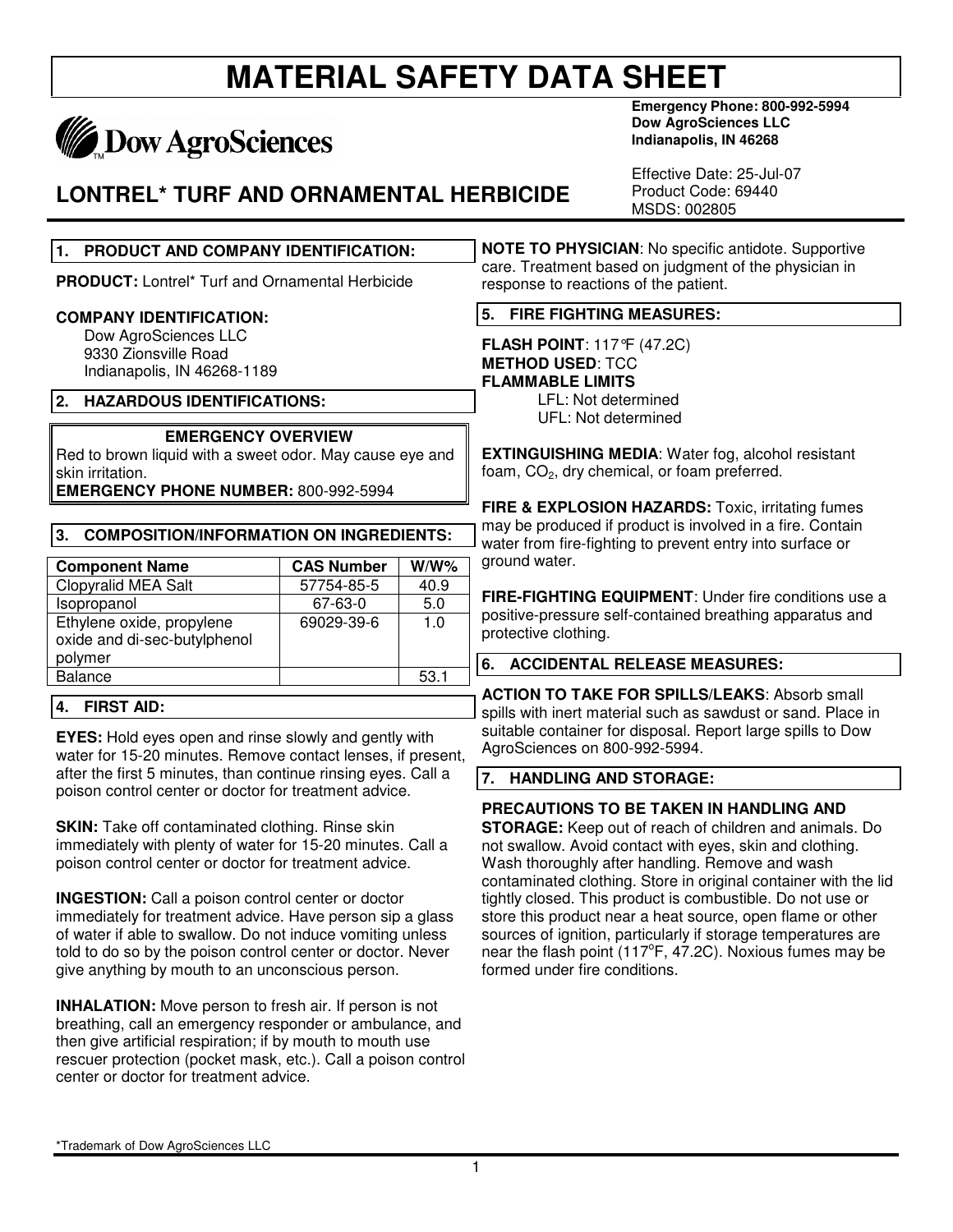# **May Dow AgroSciences**

### **LONTREL\* TURF AND ORNAMENTAL HERBICIDE**

**Emergency Phone: 800-992-5994 Dow AgroSciences LLC Indianapolis, IN 46268** 

Effective Date: 25-Jul-07 Product Code: 69440 MSDS: 002805

#### **8. EXPOSURE CONTROLS/PERSONAL PROTECTION: 9. PHYSICAL AND CHEMICAL PROPERTIES:**

These precautions are suggested for conditions where the potential for exposure exists. Emergency conditions may require additional precautions.

#### **EXPOSURE GUIDELINES**:

Clopyralid: Dow AgroSciences Industrial Hygiene Guideline is 10 mg/ $M^3$ .

Isopropanol: ACGIH TLV and OSHA PEL are 400 ppm TWA, 500 ppm STEL.

Ethylene oxide, propylene oxide and di-sec-butylphenol polymer: Dow AgroSciences Industrial Hygiene Guideline is  $2 \text{ mg/M}^3$ .

**ENGINERING CONTROLS**: Provide general and/or local exhaust ventilation to control airborne levels below the exposure guidelines. Use only with adequate ventilation.

#### **RECOMMENDATIONS FOR MANUFACTURING, COMMERCIAL BLENDING, AND PACKAGING WORKERS:**

**RESPIRATORY PROTECTION:** Atmospheric levels should be maintained below the exposure guideline. When respiratory protection is required use an approved airpurifying or positive-pressure supplied-air respirator depending on the potential airborne concentration. For emergency and other conditions where the exposure guideline may be greatly exceeded, use an approved positive-pressure self-contained breathing apparatus or positive-pressure airline with auxiliary self-contained air supply. In confined or poorly ventilated areas, use an approved positive-pressure supplied-air respirator. The following should be effective types of air-purifying respirators: organic vapor cartridge.

**SKIN PROTECTION:** Use gloves chemically resistant to this material when prolonged or frequently repeated contact could occur.

**EYE PROTECTION:** Use safety glasses. If exposure causes eye discomfort, use a full-face respirator.

**APPLICATORS AND ALL OTHER HANDLERS:** Refer to the product label for personal protective clothing and equipment.

**BOILING POINT**: 212°F (100C) **VAPOR PRESSURE**: 23.5 mmHg @ 20C **VAPOR DENSITY**: 1.06 @ 20C **SOLUBILITY IN WATER**: Miscible **SPECIFIC GRAVITY**: 1.161 @ 68°F, 20C **APPEARANCE**: Red to brown liquid **ODOR**: Sweet **pH:** 7.5-8.0

#### **10. STABILITY AND REACTIVITY:**

**STABILITY: (CONDITIONS TO AVOID)** Store under cool, dry conditions. Avoid elevated temperatures and direct sunlight. Combustible. Do not use or store near heat, open flame, or other sources of ignition, especially if temperatures are near or at the flash point.

**INCOMPATIBILITY: (SPECIFIC MATERIALS TO AVOID**) Avoid acid, oxidizing material, halogenated organics, brass,

copper, zinc, and aluminum. **HAZARDOUS DECOMPOSITION PRODUCTS**: Hydrogen chloride, nitrogen oxides under fire conditions, chlorinated

**HAZARDOUS POLYMERIZATION**: Not known to occur.

#### **11. TOXICOLOGICAL INFORMATION:**

pyridine.

**POTENTIAL HEALTH EFFECTS:** This section includes possible adverse effects, which could occur if this material is not handled in the recommended manner.

**EYE**: May cause very slight temporary corneal injury. Vapor may cause irritation experienced as mild discomfort and redness.

**SKIN:** Prolonged contact may cause moderate skin irritation with local redness. Prolonged skin contact is unlikely to result in absorption of harmful amounts. The  $LD_{50}$  for skin absorption in rabbits is >5,000 mg/kg.

**INGESTION:** Very low toxicity if swallowed. The oral LD<sub>50</sub> for rats is >5,000 mg/kg. Harmful effects not anticipated from swallowing small amounts.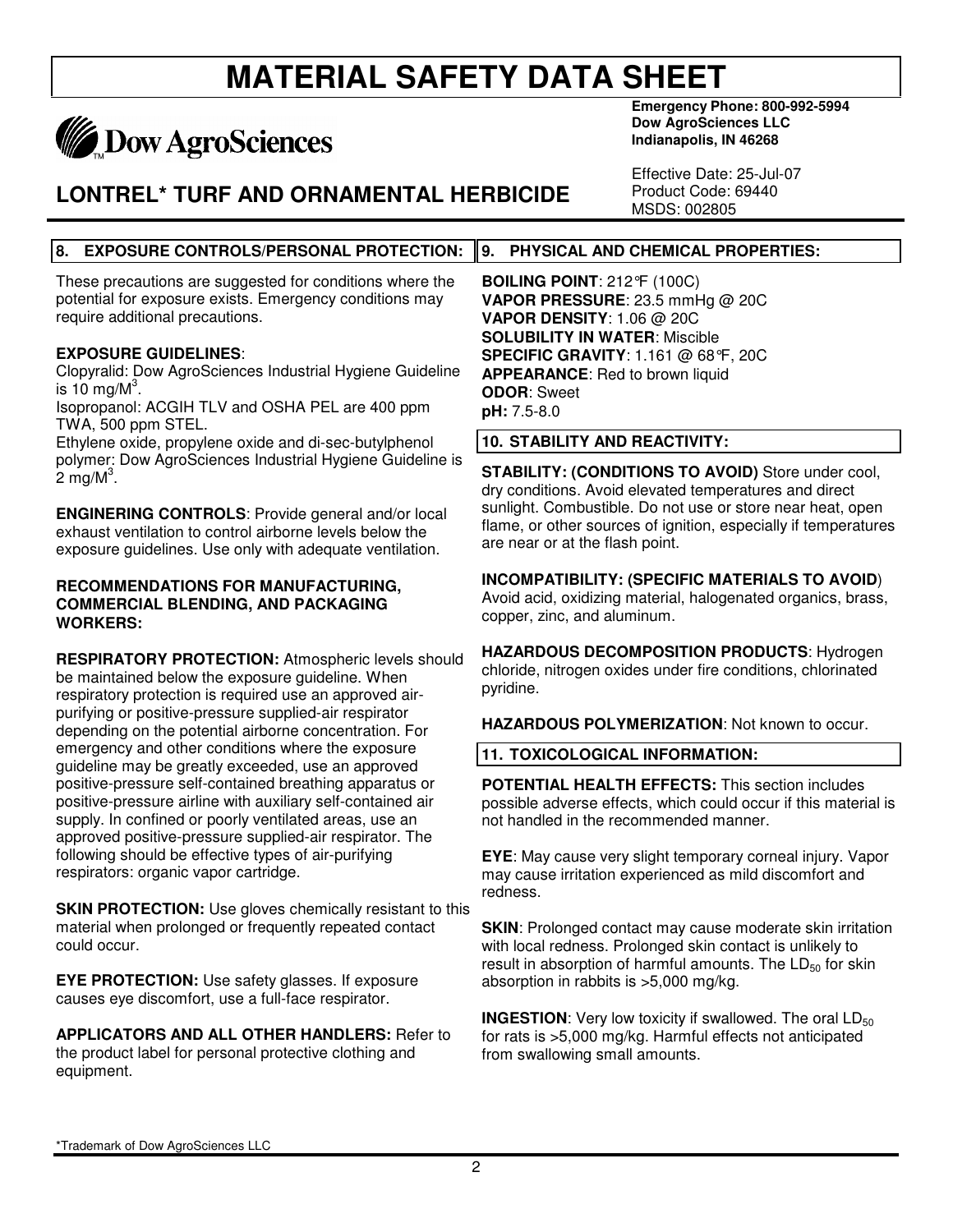

### **LONTREL\* TURF AND ORNAMENTAL HERBICIDE**

**INHALATION**: Vapor concentrations are attainable which could be hazardous on single exposure. The aerosol  $LC_{50}$ for rats is >3.0 mg/L for 4 hours. Excessive exposure (400 ppm) to isopropanol may cause eye, nose and throat irritation. Incoordination, confusion, hypertension, hypothermia, circulatory collapse, respiratory arrest and death may occur following longer duration of higher levels. Observations in animals include middle ear lining damage upon exposure to vapors of isopropanol. However, the relevance of this to humans is unknown.

**SYSTEMIC (OTHER TARGET ORGAN) EFFECTS**: In animals, effects have been reported on the following organs: liver and kidney. Observations in animals include lethargy. For isopropanol: kidney effects and/or tumors have been observed in male rats. These effects are believed to be species specific and unlikely to occur in humans.

**CANCER INFORMATION**: The components tested did not cause cancer in laboratory animals.

**TERATOLOGY (BIRTH DEFECTS):** Clopyralid caused birth defects in laboratory animal studies, but only at greatly exaggerated doses that were severely toxic to the mothers. No birth defects were observed in animals given clopyralid at doses several times greater than those expected during normal exposure. Isopropanol has been toxic to the fetus in laboratory animals at doses toxic to the mother.

**REPRODUCTIVE EFFECTS:** For the components tested, in animal studies, did not interfere with reproduction.

**MUTAGENICITY**: For the components tested, in-vitro and animal genetic toxicity studies were negative.

#### **12. ECOLOGICAL INFORMATION:**

#### **ENVIRONMENTAL FATE**:

#### **MOVEMENT & PARTITIONING**:

Based largely or completely on information for clopyralid. Bioconcentration potential is low (BCF <100 or Log Pow <3). Potential for mobility in soil is very high (Koc between 0 and 50).

**Emergency Phone: 800-992-5994 Dow AgroSciences LLC Indianapolis, IN 46268** 

Effective Date: 25-Jul-07 Product Code: 69440 MSDS: 002805

#### **DEGRADATION & PERSISTENCE**:

Based largely or completely on information for clopyralid. Biodegradation under aerobic laboratory conditions is below detectable limits (BOD20 or BOD28/ThOD is  $< 2.5\%$ ).

#### **ECOTOXICOLOGY**:

Based largely or completely on information for clopyralid. Material is practically non-toxic to aquatic organisms on an acute bases ( $LC_{50}/EC_{50}$  >100 mg/L in most sensitive species tested).

#### **13. DISPOSAL CONSIDERATIONS:**

**DISPOSAL METHOD:** If wastes and/or containers cannot be disposed of according to the product label directions, disposal of this material must be in accordance with your local or area regulatory authorities. This information presented below only applies to the material as supplied. The identification based on characteristic(s) or listing may not apply if the material has been used or otherwise contaminated. It is the responsibility of the waste generator to determine the toxicity and physical properties of the material generated to determine the proper waste identification and disposal methods in compliance with applicable regulations. If the material as supplied becomes a waste, follow all applicable regional, national and local laws and regulations.

#### **14. TRANSPORT INFORMATION:**

#### **U.S. DEPARTMENT OF TRANSPORTATION INFORMATION:**

**DOT Non-Bulk:** Not Regulated

**DOT Bulk:** 

**ID Number:** NA1993 **Proper Shipping Name:** Combustible Liquid, N.O.S. **Technical Name:** Contains Isopropaol **Hazard Class:** Combustible Liquid **Packing Group:** PG III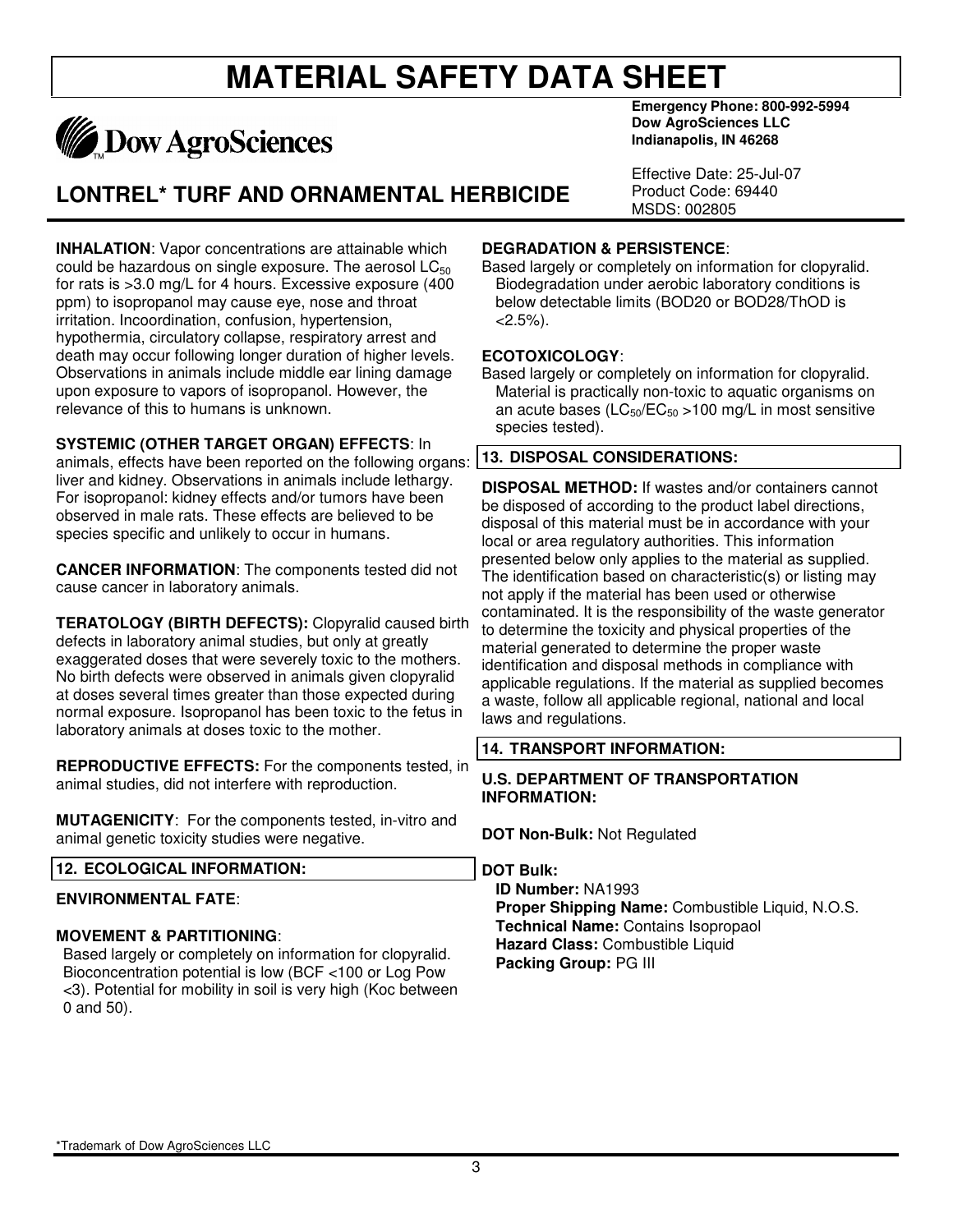# **MADOW AgroSciences**

### **LONTREL\* TURF AND ORNAMENTAL HERBICIDE**

**IMDG** 

**ID Number:** UN1993 **Proper Shipping Name:** Flammable Liquid, N.O.S. **Technical Name:** Contains Isopropaol **Hazard Class:** 3 **Packing Group:** PG III **EMS Number:** F-E,S-E

#### **ICAO/IATA:**

**ID Number:** UN1993 **Proper Shipping Name:** Flammable Liquid, N.O.S. **Technical Name:** Contains Isopropaol **Hazard Class:** 3 **Packing Group:** PG III **Cargo Packing Instruction:** 310 **Passenger Packing Instruction:** 309

This information is not intended to convey all specific regulatory or operational requirements/information relating to this product. Additional transportation system information can be obtained through an authorized sales or customer service representative. It is the responsibility of the transporting organization to follow all applicable laws, regulations and rules relating to the transportation of the material.

#### **15. REGULATORY INFORMATION:**

**NOTICE:** The information herein is presented in good faith and believed to be accurate as of the effective date shown above. However, no warranty, express or implied, is given. Regulatory requirements are subject to change and may differ from one location to another; it is the buyer's responsibility to ensure that its activities comply with federal, state or provincial, and local laws. The following specific information is made for the purpose of complying with numerous federal, state or provincial, and local laws and regulations.

#### **U.S. REGULATIONS**

**SARA 313 INFORMATION**: This product contains the following substances subject to the reporting requirements of Section 313 of Title III of the Superfund Amendments and Reauthorization Act of 1986 and 40 CFR Part 372:

| <b>CHEMICAL NAME</b> | <b>CAS NUMBER</b> | <b>CONCENTRATION</b> |
|----------------------|-------------------|----------------------|
| Isopropanol          | 67-63-0           | $5.0\%$              |

**Emergency Phone: 800-992-5994 Dow AgroSciences LLC Indianapolis, IN 46268** 

Effective Date: 25-Jul-07 Product Code: 69440 MSDS: 002805

**SARA HAZARD CATEGORY**: This product has been reviewed according to the EPA "Hazard Categories" promulgated under Sections 311 and 312 of the Superfund Amendment and Reauthorization Act of 1986 (SARA Title III) and is considered, under applicable definitions, to meet the following categories:

 An immediate health hazard A delayed health hazard

#### **TOXIC SUBSTANCES CONTROL ACT (TSCA):** All

ingredients are on the TSCA inventory or are not required to be listed on the TSCA inventory.

**STATE RIGHT-TO-KNOW:** The following product components are cited on certain state lists as mentioned. Non-listed components may be shown in the composition section of the MSDS.

#### **CHEMICAL NAME CAS NUMBER LIST**

Isopropanol 67-63-0 NJ1 NJ2 NJ3 PA1 PA3

NJ1=New Jersey Special Health Hazard Substance (present at >  $or = to 0.1\%$ ).

NJ2=New Jersey Environmental Hazardous Substance (present at  $>$  or = to 1.0%).

NJ3=New Jersey Workplace Hazardous Substance (present at > or = to  $1.0%$ ).

PA1=Pennsylvania Hazardous Substance (present at > or = to 1.0%).

PA3=Pennsylvania Environmental Hazardous Substance (present  $at > or = to 1.0%$ ).

#### **OSHA HAZARD COMMUNICATION STANDARD**: This

product is a "Hazardous Chemical" as defined by the OSHA Hazard Communication Standard, 29 CFR 1910.1200.

#### **NATIONAL FIRE PROTECTION ASSOCIATION (NFPA) RATINGS:**

Health 2 Flammability 2 Reactivity 1

**COMPREHENSIVE ENVIRONMENTAL RESPONSE COMPENSATION AND LIABILITY ACT (CERCLA, or SUPERFUND):** To the best of our knowledge, this product

contains no chemical subject to reporting under CERCLA.